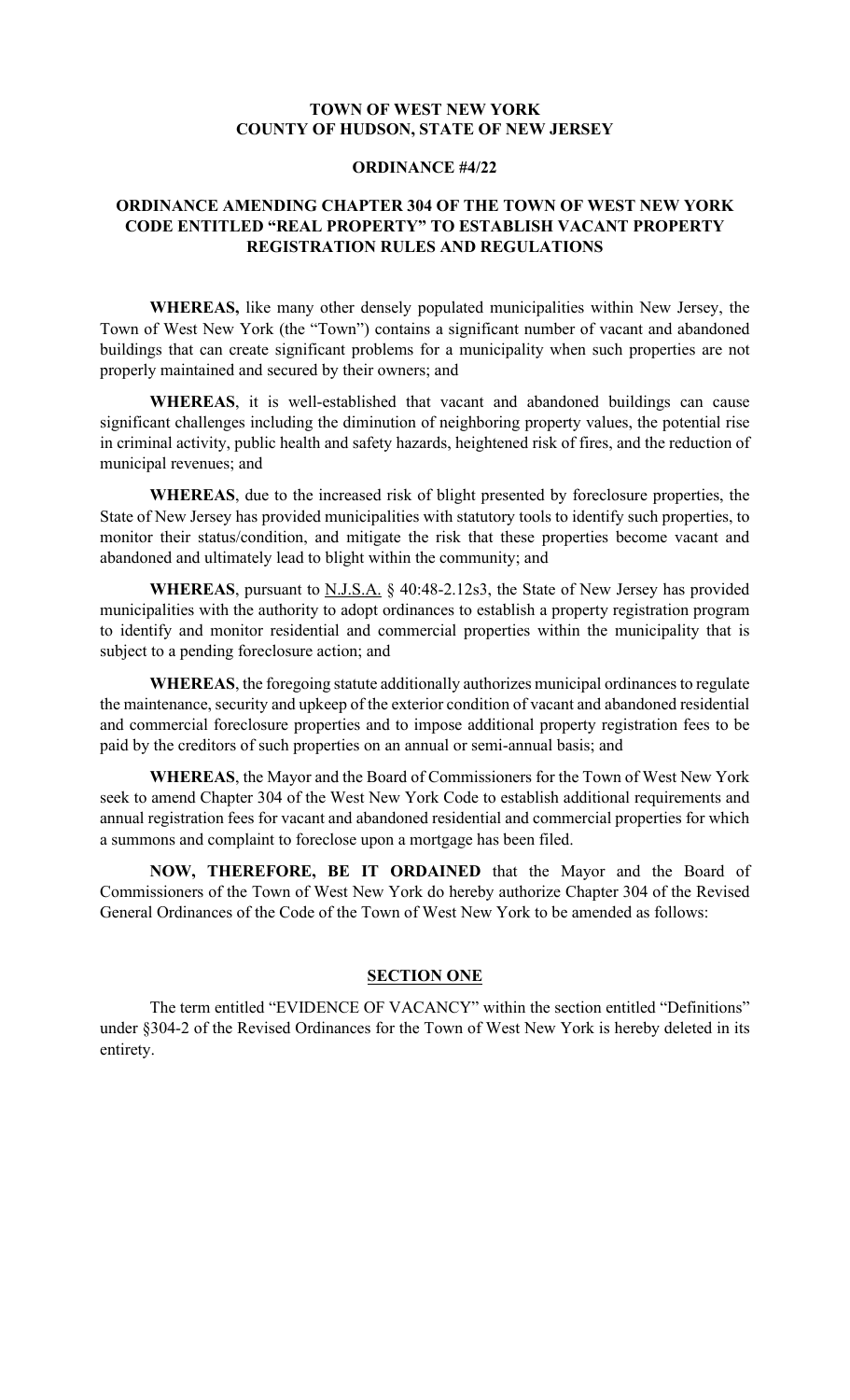### **SECTION TWO**

The following terms within the "DEFINITIONS" section established under §304-2 of the Revised Ordinances for the Town of West New York are hereby amended as follows:

#### **"OWNER"**

An "Owner" shall include the title holder, any agent of the title holder having authority to act with respect to vacant/abandoned property, any foreclosing entity subject to the provisions of N.J.S.A. §46:10B-51, or any other entity determined by the Town of West New York to hold the authority to act with respect to the property.

### **"VACANT AND ABANDONED PROPERTY"**

 A property or parcel is considered vacant and abandoned when it is not legally occupied by a mortgagor or tenant, which is in such condition that it cannot be legally reoccupied, because of the presence of at least two conditions set forth under the definition for "VACANT AND ABANDONED CONDITIONS" below. "Vacant Property" does not mean property that is temporarily unoccupied while the residents are away on vacation, personal matters or business, or is not intended by the owner to be left vacant, so long as the period does not exceed 30 days.

#### **SECTION THREE**

The following terms are added to the "DEFINITIONS" section established under §304-2 of the Revised Ordinances for the Town of West New York:

### "**VACANT AND ABANDONED PROPERTY CONDITIONS"**

- **(a)** overgrown or neglected vegetation;
- **(b)** the accumulation of newspapers, circulars, flyers, or mail on the property;
- **(c)** disconnected gas, electric, or water utility services to the property;
- **(d)** the accumulation of hazardous, noxious, or unhealthy substances or materials on the property;
- **(e)** the accumulation of junk, litter, trash, or debris on the property;
- **(f)** the absence of window treatments such as blinds, curtains, or shutters;
- **(g)** the absence of furnishings and personal items;
- **(h)** statements of neighbors, delivery persons, or government employees indicating that the property is vacant and abandoned;

**(i)** windows or entrances to the property that are boarded up or closed off, or multiple windowpanes that are damaged, broken, and unrepaired;

**(j)** doors to the property that are smashed through, broken off, unhinged, or continuously unlocked;

**(k)** a risk to the health, safety, or welfare of the public or any adjoining or adjacent property owners due to acts of vandalism, loitering, criminal conduct, or the physical destruction or deterioration of the property;

**(l)** an uncorrected violation of a municipal building, housing, or similar code during the preceding year, or an order by municipal authorities declaring the property to be unfit for occupancy and to remain vacant and unoccupied;

**(m)** the mortgagee or other authorized party has secured or winterized the property due to the property being deemed vacant and unprotected or in danger of freezing;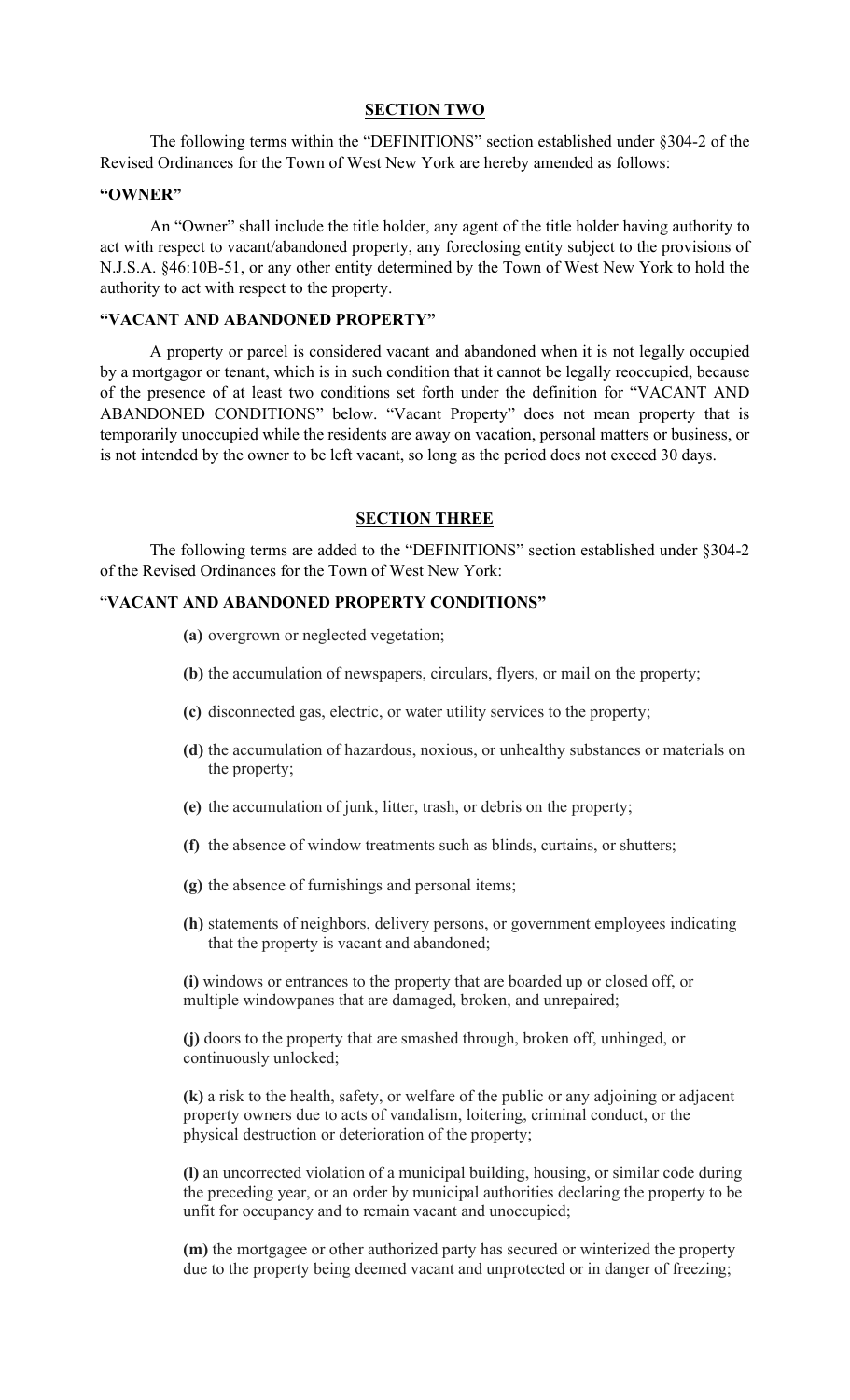**(n)** a written statement issued by a mortgagor expressing the clear intent of all mortgagors to abandon the property; or

**(o)** any other reasonable indicia of abandonment.

### "**CREDITOR**"

Defined as a mortgagee or an agent or assignee of a mortgagee, such as the servicer, who has filed a complaint in the Superior Court seeking to foreclose upon a residential or commercial mortgage. If the entity seeking to foreclose upon the residential or commercial mortgage changes as a result of an assignment, transfer, or otherwise after the filing of the foreclosure complaint in the Superior Court, the new entity shall be deemed the creditor for purposes of this section. For purposes of this section, a creditor shall not include the State, a political subdivision of the State, a State, county, or local government entity, or their agent or assignee, such as the servicer.

#### **SECTION FOUR**

§304-4 of the Town of West New York Code of Ordinances shall be amended to provide as follows:

**Establishment of registry.** Pursuant to the provisions set forth under §304-5, the Town or its designee shall establish a registry cataloging each "registrable property" and each "vacant and abandoned property" as defined by the information set forth in this Chapter.

## **SECTION FIVE**

§304-5 of the Town of West New York Code of Ordinances shall be amended to provide as follows:

#### **§304-5 Registration Requirements.**

## **1. Property Registration Program Requirements**

- a. Any mortgagee who holds a mortgage on real property located within the Town shall perform an inspection of the property to determine vacancy or occupancy, upon default by the mortgagor. The mortgagee shall, within 10 days of the inspection, register the property with the Code Enforcement Department, or its designee, on forms or other manner as directed, and indicate whether the property is vacant or occupied. A separate registration is required for each property, whether it is found to be vacant or occupied.
- b. Registration pursuant to this section shall contain the name, direct mailing address, a direct contact name, telephone number, and e-mail address for the mortgagee/trustee, and the mortgage servicer, the creditor, and the name and 24 hour contact phone number of the local property management company responsible for the security and maintenance at the property and to make decisions regarding the abatement of nuisance conditions and any expenditures required at the property. A Creditor filing a foreclosure action in connection with a residential or commercial property shall, in addition to providing notice as required by law, register the subject property with the Town's Property Registration Program, which shall require providing the following information: the Creditor's contact information as set forth in this paragraph herein, the date the summons and complaint to foreclose on the mortgage was filed against the subject property, the court in which it was filed, the docket number of the filing, and whether it is "vacant and abandoned" as defined by §304-2 of this Chapter.
- c. Mortgagees who have existing registrable property on the effective date of this article have 30 calendar days from the effective date to register the property with the Code Enforcement Department, or its designee, on forms or other manner as directed, and indicate whether the property is vacant or occupied. A separate registration is required for each property, whether it is vacant or occupied.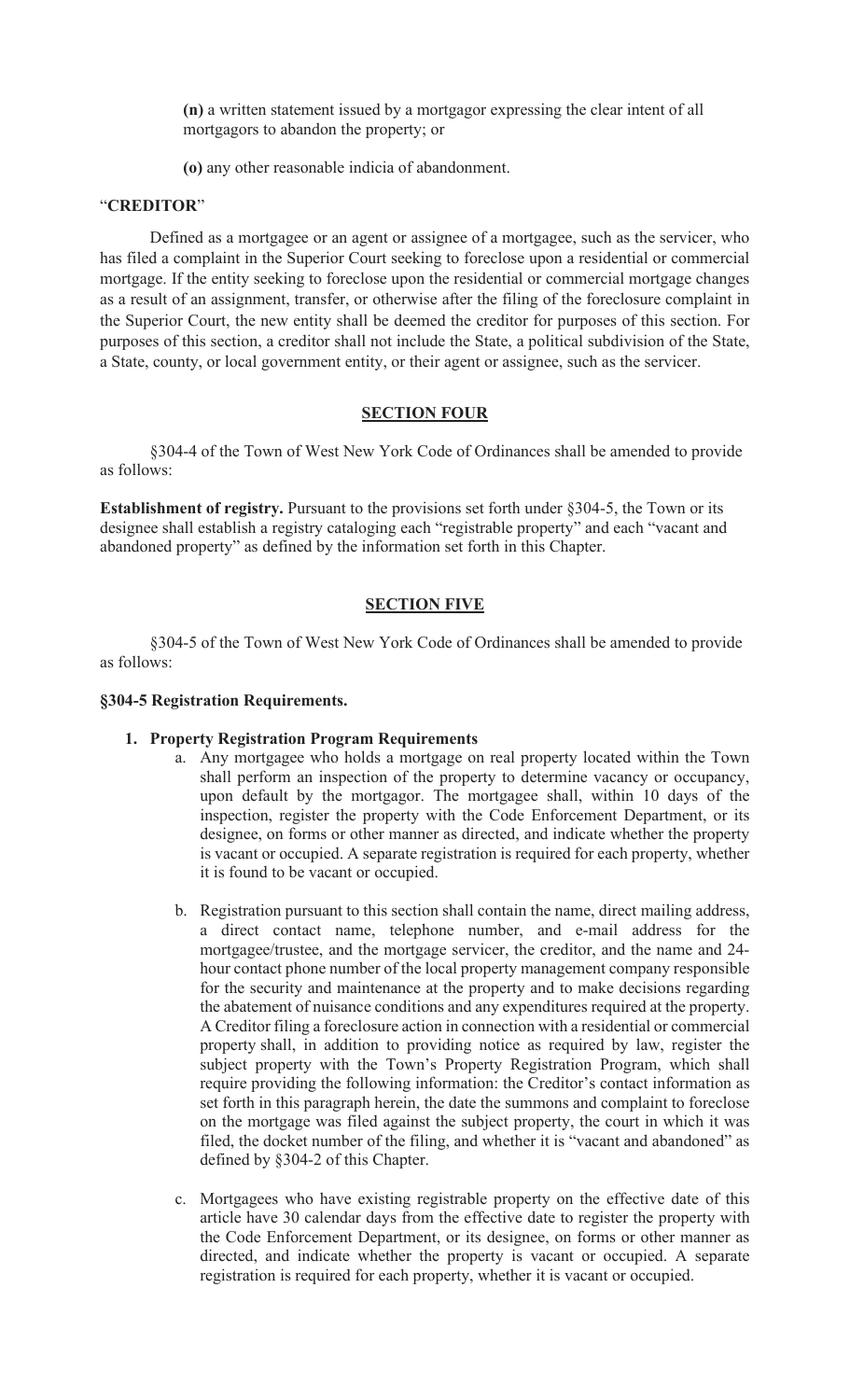- d. If the mortgage on a registrable property is sold or transferred, the new mortgagee is subject to all the terms of this article. Any previous unpaid registration fees are the responsibility of the new mortgagee or trustee and are due and payable with their initial registration. Except if it is determined that the transferee is exempt from paying fees, then the previous mortgagee will not be released from the responsibility of paying all previous unpaid fees and fines, regardless of who the mortgagee was at the time when registration was required, including but not limited to unregistered periods during the foreclosure process. The provisions of this section are cumulative with and in addition to other available remedies. Moreover, the Code Enforcement Department is authorized and empowered to refer the previous mortgagee's nonpayment of previous fees and fines to a court of competent jurisdiction for disposition.
- e. If the servicing rights for a mortgage on a registrable property are sold or transferred, the registration must be updated to include all the new servicer information within 10 days of the servicing transfer.
- f. If the mortgagee owner of a foreclosed real property sells or transfers the property to a non-arm's-length related person or entity, the transferee is subject to all the terms of this article and within five days of the transfer register the property. Any previous unpaid registration fees are the responsibility of the new registrable property owner and are due and payable with its initial registration. Except if it is determined that the transferee is exempt from paying fees, then the previous mortgagee will not be released from the responsibility of paying all previous unpaid fees and fines, regardless of who the mortgagee was at the time when registration was required, including but not limited to unregistered periods during the foreclosure process. The provisions of this section are cumulative with and in addition to other available remedies. Moreover, the Code Enforcement Department is authorized and empowered to refer the previous mortgagee's nonpayment of previous fees and fines to a court of competent jurisdiction for disposition.
- g. As long as the property is subject to registration with the Town's Property Registration Program, it shall be inspected monthly by the mortgagee, or designee. If an inspection shows a change in the property's occupancy status, the mortgagee shall update the occupancy status of the property registration within 10 days of that inspection.
- h. A nonrefundable registration fee of \$500.00 shall accompany each registration pursuant to this section. If a property falls within the definition for "vacant and abandoned" as provided under §304-2, there shall be an additional annual registration fee of \$2,000.00.
- i. If a lis pendens, deed in lieu of foreclosure, or other public notice of foreclosure is filed on a property and the property was not registered and the registration fee paid at least 30 days prior to the filing date, a late fee of \$100 shall be charged per property and shall be due and payable with the registration. This section shall apply to the initial registration and registration renewals. Registrations delinquent greater than 30 days are subject to additional fines as described herein.
- j. All registration fees must be paid directly from the mortgagee, trustee, servicer, or owner. Third-party registration fees are not allowed without the consent of the Town and/or its authorized designee.
- k. Properties subject to this section shall remain under the semiannual registration requirement and the inspection, security and maintenance standards of this section as long as they are registrable.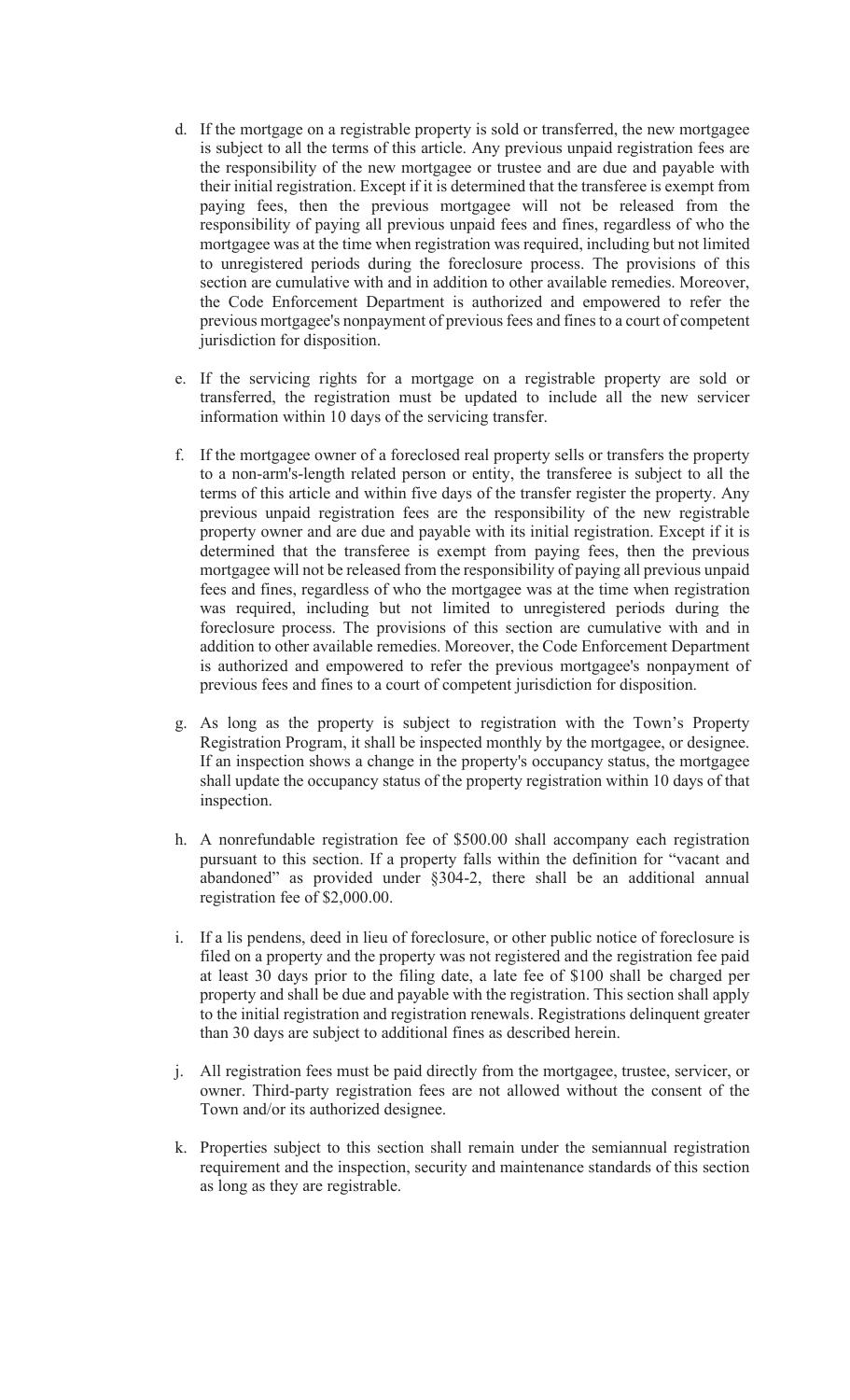- l. Until the mortgage or lien on the property in question is satisfied, or legally discharged, the desire to pursue foreclosure, the filing of a dismissal of lis pendens and/or summary of final judgment and/or certificate of title, voluntary or otherwise, does not exempt any mortgagee holding the defaulted mortgage no longer from all the requirements of this article as long as the borrower is in default.
- m. Any person or legal entity that has registered a property under this section must report any change of information contained in the registration within 10 days of the change.
- n. Failure of the mortgagee to properly register or to modify the registration information from time to time to reflect a change of circumstances as required by this article is a violation of the article and shall be subject to enforcement and any resulting monetary penalties and/or property liens.
- o. Pursuant to any administrative or judicial finding and determination that any property is in violation of this article, the Town may take the necessary action to ensure compliance with and place a lien on the property for the cost of the work performed to benefit the property and bring it into compliance.
- p. Properties subject to this chapter shall be in accordance with the applicable code(s) of the Town.
- q. The creditor filing a summons and complaint in an action to foreclose shall, if the registered property becomes "vacant and abandoned" as defined under §304-2, after the property is initially registered with the municipality, update the property registration with the municipality to reflect the change in the property's status.
- r. A creditor filing a summons and complaint for foreclosure against a Property, the creditor shall be responsible for the care, maintenance, security, and upkeep of the exterior at the property, if it is "vacant and abandoned" at any time while the property is registered with the Town's Property Registration Program.
- s. A creditor located out-of-State shall be responsible for appointing an in-State representative or agent to act for the foreclosing creditor.
- t. A creditor filing a summons and complaint in an action to foreclose on a property, that is or becomes "vacant and abandoned", relating to the care, maintenance, security, and upkeep of the exterior of the property, shall be required to maintain the property as required by the Town of West New York including but not limited to the requirements set forth within Chapter 299. The creditor is required to secure the premises against unauthorized entry and post a sign that is affixed to the inside of the property and visible to the public, indicating the name, address, and telephone number of the creditor or an out-of-State creditor's in-State representative or agent for the purpose of receiving service of process, or acquire and otherwise maintain liability insurance by procuring a vacancy policy, covering any damage to any person or any property caused by any physical condition of the property while registered with the property registration program.
- 2. The Construction Official or his/her designee shall be responsible for administration of any property maintenance or public nuisance code to issue a notice to the creditor filing the summons and complaint in an action to foreclose, if the Construction Official or his/her designee determines that the creditor has violated the provisions of this Chapter. In the case of a violation for failure to provide care, maintenance, security, and upkeep of the exterior of vacant and abandoned property, such notice shall require the person or entity to correct the violation within 30 days of receipt of the notice, or within 10 days of receipt of the notice if the violation presents an imminent threat to public health and safety.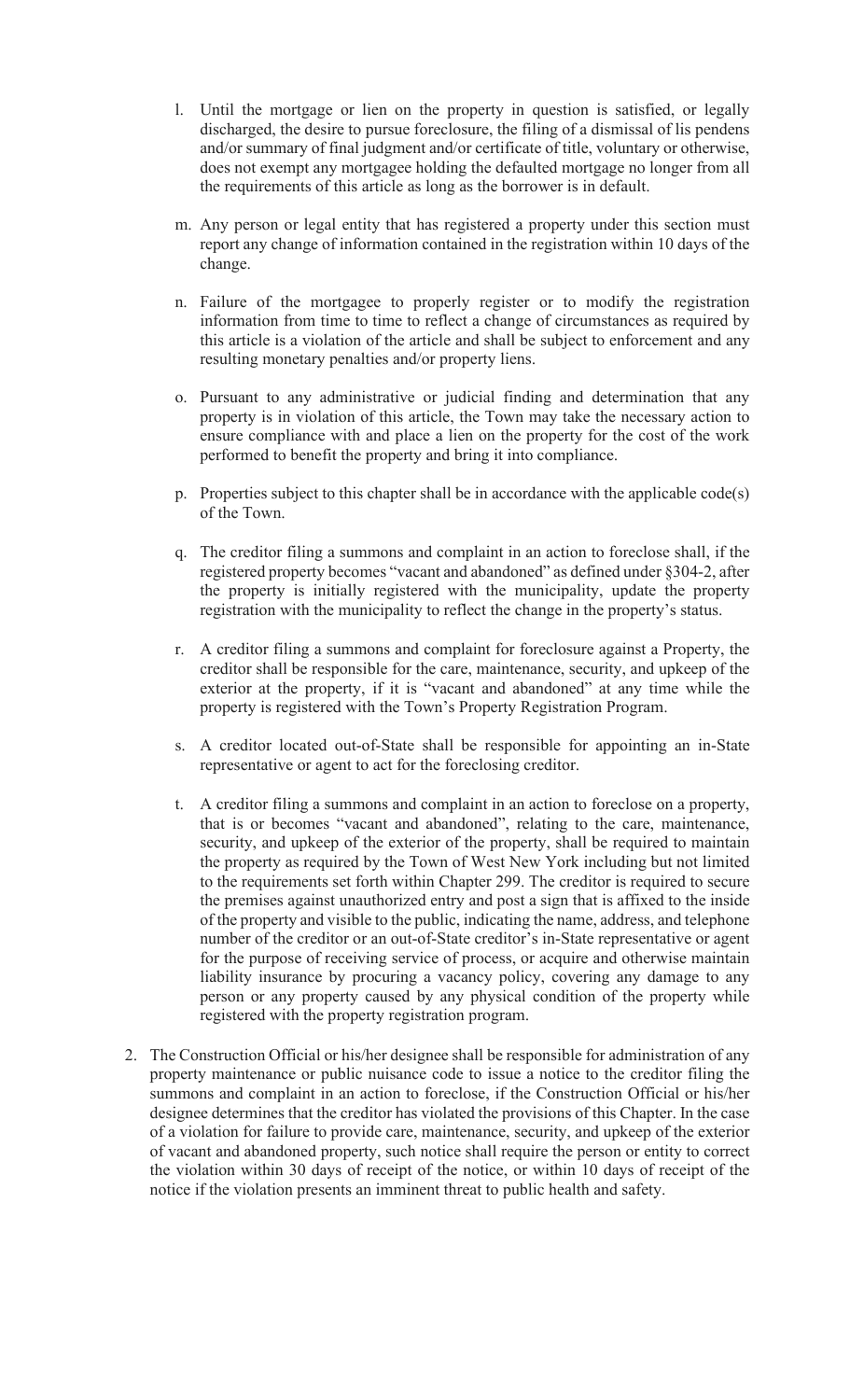#### **SECTION SIX**

Chapter 304 shall be amended to include an additional section entitled "Third Party Collection of Registration Fee":

**Third-Party Collection of Registration Fees.** The Town is authorized to contract with and set the compensation of a private entity, pursuant to the "Local Public Contracts Law," P.L.1971, c.198 (c.40A:11-1 et seq.) to assist the Town in the implementation and administration of the property registration program established by this Chapter. The Town may delegate to a private Third-Party Entity any duties under the property registration program, including, without limitation, identifying properties located within the Town that are subject to the registration requirements set forth herein, maintaining and updating the property registrations for the Town, communicating with the creditors or the in-State representative or agent appointed by creditors located out of State of such properties, invoicing and collecting payment from the creditors for such properties any fees authorized and established by this Chapter, and monitoring compliance with the registration requirements provided herein. The Third-Party Unit may be authorized to conduct additional property registration services on behalf of the Town pursuant to a shared services agreement subject to the "Uniform Shared Services and Consolidation Act," P.L.2007, c.63 (C.40A:65-1 et al.). Property Registration fees imposed by this ordinance and adopted by the Town pursuant to N.J.S.A. § 40:48-2.12s3 shall be considered a municipal charge pursuant to the "tax sale law," R.S.54:5-1 et seq., regardless of whether the fees are being collected by a Third-Party Entity or by the Town directly. Contracts between the Town of West New York and a Third-Party Entity are subject to rules and regulations adopted by the Local Finance Board of the Department of Community Affairs for such contracts entered with third-party entities for the implementation and administration of a municipal Property Registration Program.

#### **SECTION SEVEN**

Chapter 304 shall be amended to include an additional section entitled "Third Party Collection of Registration Fee":

**Unpaid Registration to become Municipal Lien.** Notwithstanding the provisions of N.J.S.A §40A:5-15 to the contrary, the Town of West New York is authorized to contract with a Third-Party Entity to be responsible for the collection of the property registration fees as set forth within this Chapter. Such fees collected by the third-party entity shall be provided to the Town of West New York pursuant to the timeframe specified in the contract between the Town and the Third-Party Entity. Amounts collected by the Third-Party Entity on behalf of the Town shall be paid over in full to the Town without any amount deducted for payment for services rendered by the Third Party. Once the collected fees are paid to the Town, the officer charged with the custody of the Town's general funds shall deposit all such funds within 48 hours after the receipt thereof to the credit of the municipality in its designated legal depository. This amount shall include any additional amounts collected on the Town's behalf including interest and penalties assessed for late payment of property registration fees established within this Chapter at the rate of interest and penalties rate fixed by the Town for late payment of property taxes, assessment, and other municipal charges as provided under R.S. 54:4-67. The Third-Party Entity shall at least once a year, or as requested by the Town's municipal tax collector, file a certification as may be required by the tax collector to enforce tax liens for all unpaid property registration program fees due and owing at the time the certification is filed.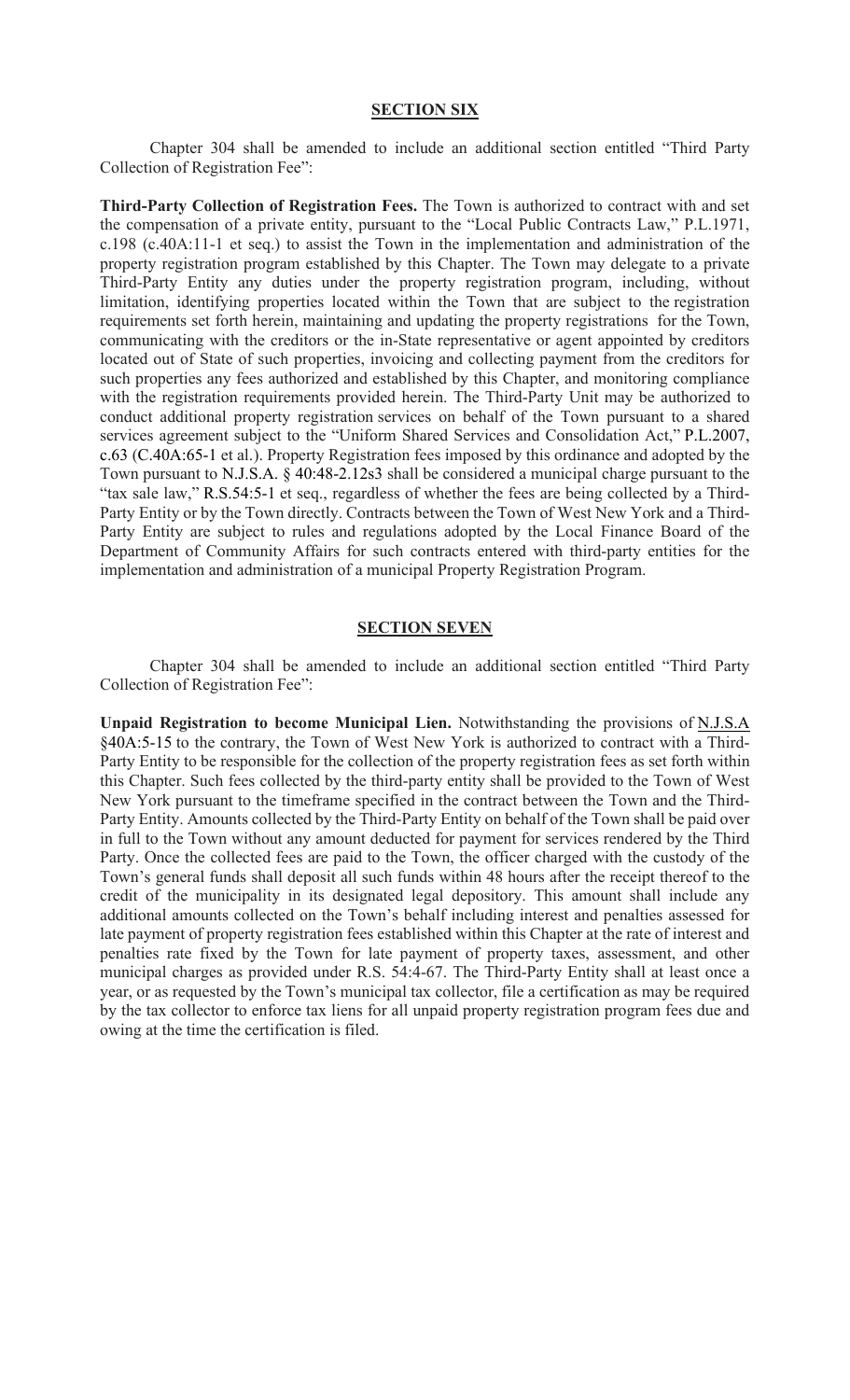## **SECTION EIGHT**

## **Violations and penalties.**

- 1. A municipal court summons shall be issued for any Creditor that fails to comply with the Property Registration Requirements as set forth within this Chapter.
- 2. An out-of-State creditor subject to this ordinance found by the municipal court of the Town of West New York, or by any other court of competent jurisdiction, to be in violation of the requirement to appoint an in-State representative or agent pursuant to the ordinance shall be subject to a fine of \$2,500 for each day of the violation.
- 3. A creditor subject to this ordinance found to be in violation by the Town of West New York Municipal Court, or by any other court of competent jurisdiction, excluding only a violation addressed by paragraph (2) of this subsection, shall be subject to a fine of \$1,500 for each day of the violation. Any fines imposed pursuant to this paragraph shall commence 31 days following receipt of the notice of violation, except if the violation presents an imminent risk to public health and safety, in which case any fines shall commence 11 days following receipt of the notice.
- 4. Late payment of property registration fees established within this Chapter shall be subject to the same rate of interest and penalties fixed by the Town for late payment of property taxes, assessment, and other municipal charges as provided under R.S. 54:4-67.

# **SECTION NINE**

**Portion of revenue to support code enforcement.** 20% of all revenue generated by the application of this Chapter shall be utilized for the sole purpose of carrying out municipal activities related to Code Enforcement, abatement of nuisance conditions, and other activities designed to minimize blight and/or promote the productive use of properties within the Town of West New York.

## **SECTION TEN**

**Severability.** The provisions of this Ordinance are declared to be severable and if any section, subsection, sentence, clause or phrase thereof for any reason be held to be invalid or unconstitutional, such decision shall not affect the validity of the remaining sections, subsections, sentences, clauses and phrases of this Ordinance, but shall remaining in effect; it being the legislative intent that this Ordinance shall stand notwithstanding the invalidity of any part.

## **SECTION ELEVEN**

**Repealer.** All Ordinances or parts thereof in conflict or inconsistent with this Ordinance are hereby repealed, but only however, to the extent of such conflict or inconsistency, it being the legislative intent that all Ordinances or part of ordinances now existing or in effect unless the same being conflict or inconsistent with any provision of this Ordinance shall remain in effect.

## **SECTION TWELVE**

**Codification**. It is the intention of the Mayor and Board of Commissioners of the Town of West New York that the provisions of this article shall become and be made a part of the Town Code of Ordinances, and that the sections of this article may be renumbered or re-lettered to accomplish such intention, and the word "ordinance" may be changed to "section," "article," or such other appropriate word or phrase in order to accomplish such intentions.